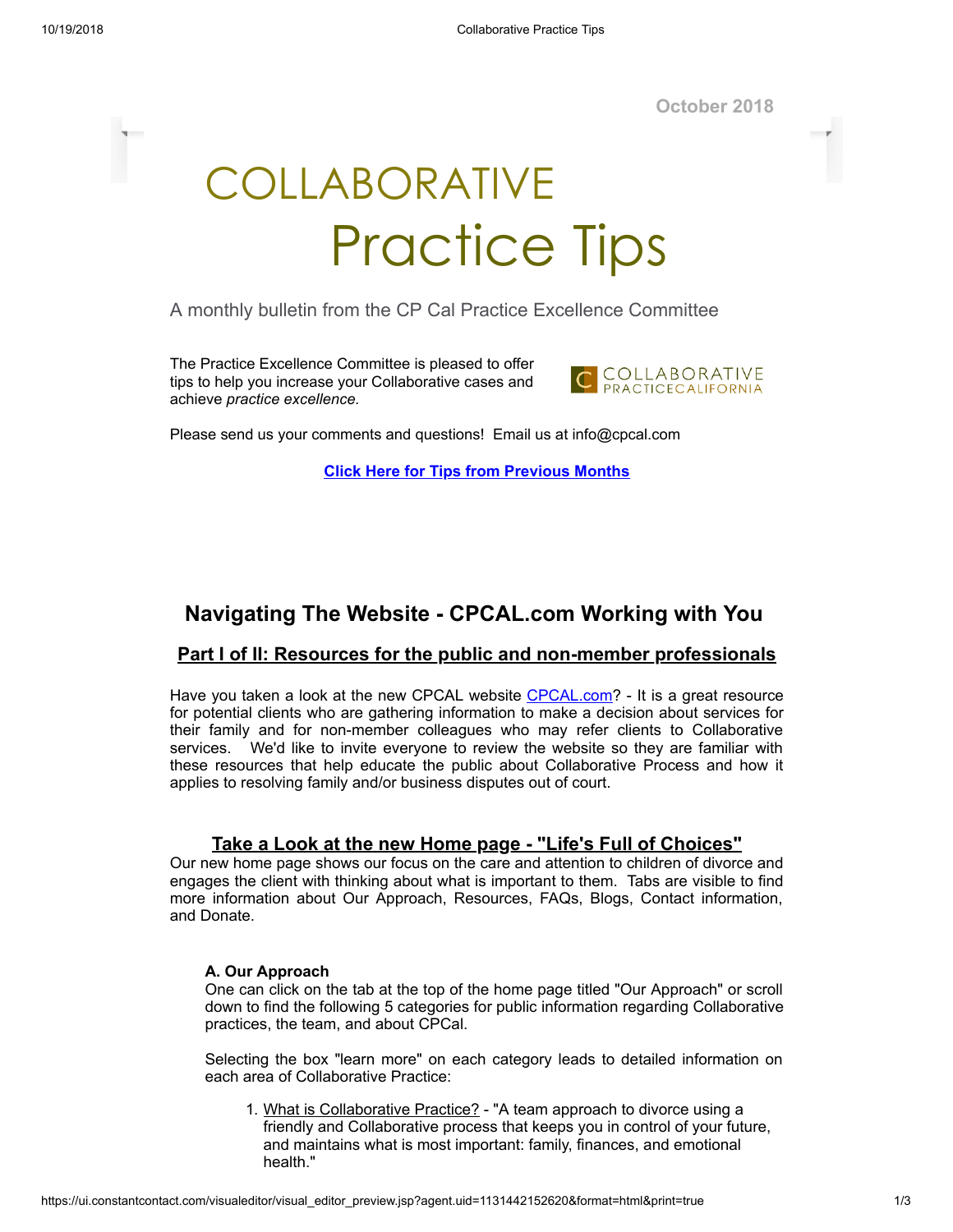- 2. The Team
- 3. Trust & Estates Solutions "Find peace of mind the Collaborative way."
- 4. Civil Collaborative Solutions
- 5. About CP Cal

#### **B. Resources**

Selecting this line, one will find a drop down menu with the following topics:

- 1. Resources Introduction: describes the resources sections and includes social media links and links to our conference and a current blog.
- 2. Summary of California Law: leads to links to read about California Laws Affecting Divorce
- 3. Knowledge Kit: leads to option to download IACPs "Knowledge Kit" with an overview of Collaborative divorce, a comparison with Litigated Divorce, and Case studies that highlight the solution oriented process.
- 4. Glossary
- 5. Locate a Professional
- 6. Helpful Links & Reading List contains reading lists on Civil Disputes, Trust and Estates disputes and many topics on Collaborative Divorce such as Divorce and Children, Communication, Financial Issues, LGBT Couples, Mental Health/Emotions, Parenting and Mediation.

#### **C. FAQs**

3 tabs answering questions in Family, Civil, and Trust and Estates areas. This is a great resource for our clients and also for our own inspiration - Find ideas for writing your own blog on one of these topics. Read through these when composing your elevator speech and extending to a conversation at coffee or a networking lunch.

#### **D. Blogs**

These are blogs submitted by our members for public viewing. The site will have more traffic if we continue to write new Blogs to post here.

# **E. Contact**

This takes one to a page inviting the viewer to send a comment, question or suggestion. It also helps us track how people are hearing about collaborative services.

# **F. Donate**

This category offers two options:

- 1. To make a donation to CPCal and describes the impact each individual can have in supporting the organizations growth.
- 2. To recognize and thank those who have made donations to CPCal.



**Join the Conversation #cpcal**